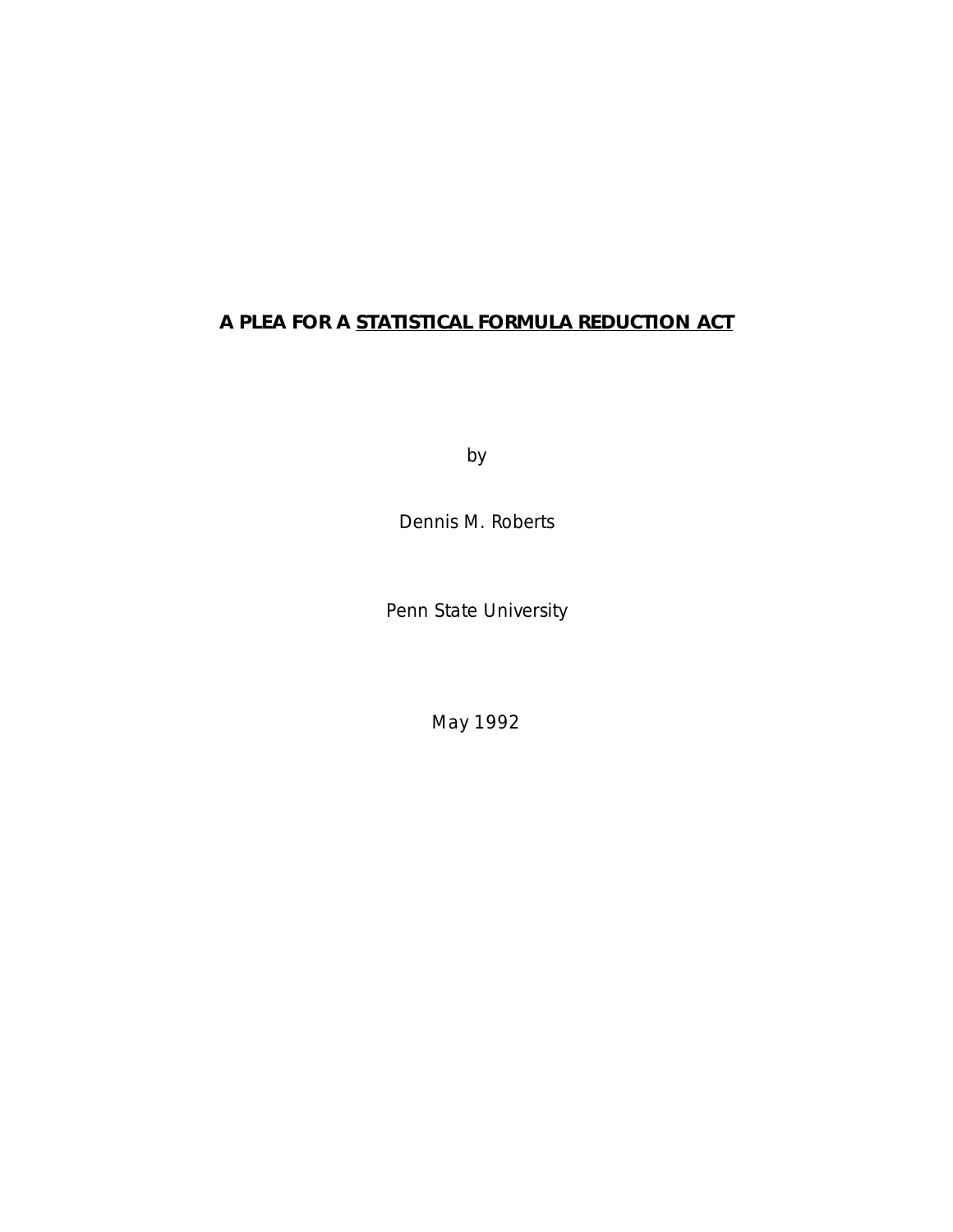It should come as no revelation that statistics is one subject that raises anxiety goosebumps on psychology students' bodies. In many cases, the mere thought of taking a statistics course is sufficient to make one feel ill. It is easy to blame students for these problems, citing such reasons as inadequate math preparation and poor study habits as the major culprits. Certainly, there is substantial informal evidence to back up such claims. However, students are not the only culprits in this common scenario. The quality of statistical instruction, and the quality of statistical books, also share some blame in this regard.

Recently, Roberts and Kunst (1990) attempted to make a case for the discontinuance of the use of the Spearman rank-order correlation formula and, other than historical mentions, references to the Spearman rank-order correlation. It was argued that continued use of the Spearman correlation not only encourages claiming that a Spearman correlation is being calculated when in fact it actually is a Pearson coefficient, but also fosters the belief that the Spearman correlation tells you something that the Pearson correlation does not. How often has it been said, if the data are at the ordinal level, then use the Spearman rank-order correlation (as if when you use the Pearson formula on the ranks it does not represent the same thing as does the Spearman)?

In this same context, other correlation procedures are given space in articles and textbooks that goes far beyond the realm of reasonableness. For example, we know that the point biserial correlation is simply an alternative Pearson formula when the X and

1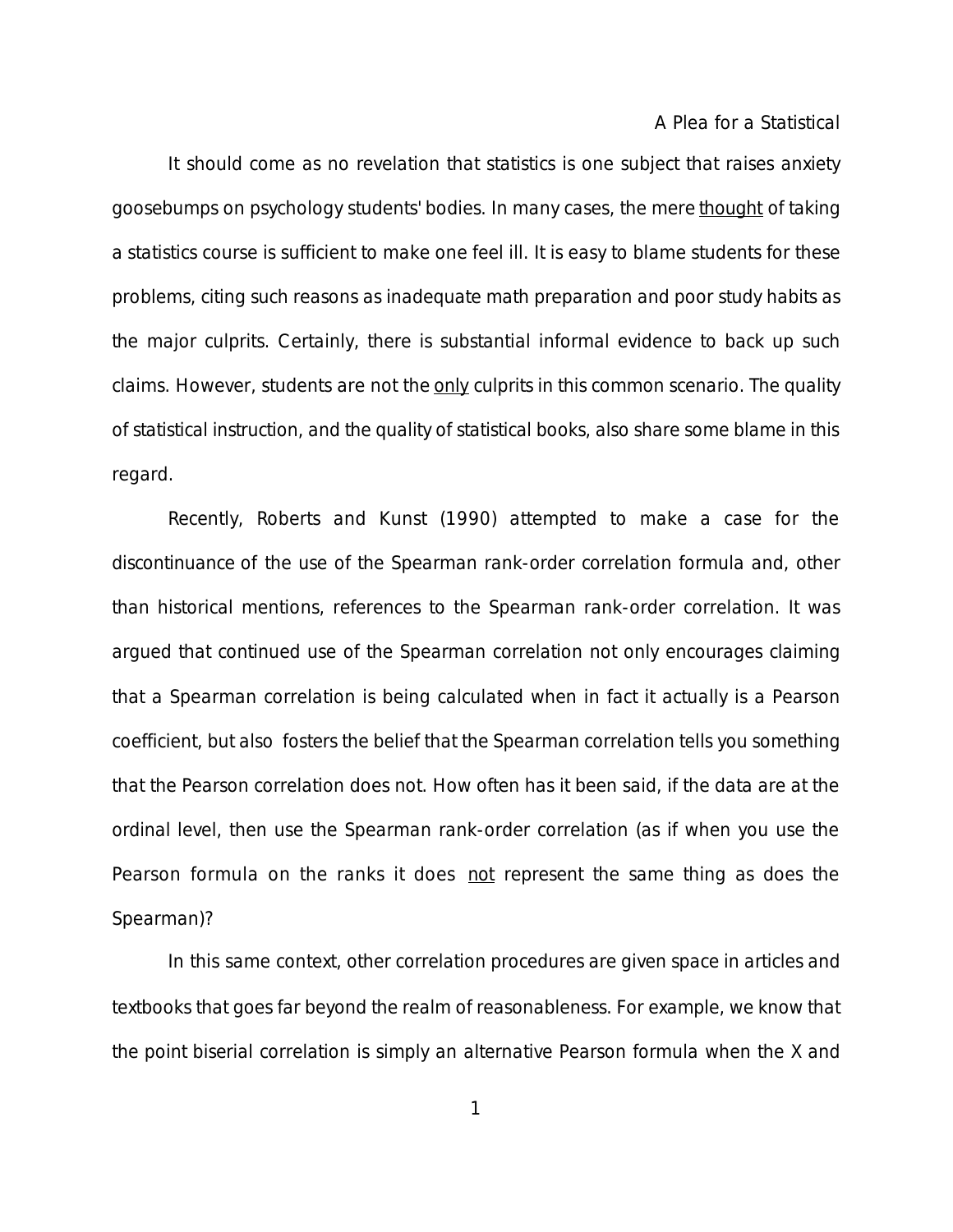Y data have one dichotomous variable. Also, it is common knowledge that the phi coefficient is another alternative Pearson formula when both the X and Y variables are dichotomies. However, the context in which these algebraically equivalent formulas were developed was the desire to be able to calculate Pearson correlations more efficiently and without as much pain. In its raw form, and with realistic sets of data, the Pearson formula must be one of the most dreaded statistics to calculate that ever lived!

It should be obvious that the rationale that these alternative formulas provide a more efficient vehicle for calculation became invalid long ago. The advent of the handheld calculator in the 1970's with a few statistical features made the need for using shortcut formulas for Pearson correlations obsolete. Why then, has there continued to be such emphasis on these formulas in both the statistical and textbook literature?

For example, a more or less (probably less) random selection of general purpose social science statistics books from my shelf (Christensen & Stoup, 1991; Glass & Hopkins, 1984; Heiman, 1992; and Howell, 1987) showed approximate means for page coverage for the point biserial and phi coefficients to be 2.2 and 2.3 respectively. The ranges went from .5 to 3.25 for point biserial and from 1.25 to 3 for phi. All of these sources provide and discuss the computational formulas for both the point biserial and phi. These are, of course, in addition to their previous presentations of the Pearson formulas. Also, most give some context in which these formulas are used, and some interpretation of such values.

Given that the point biserial and phi coefficient formulas are exactly the same as

2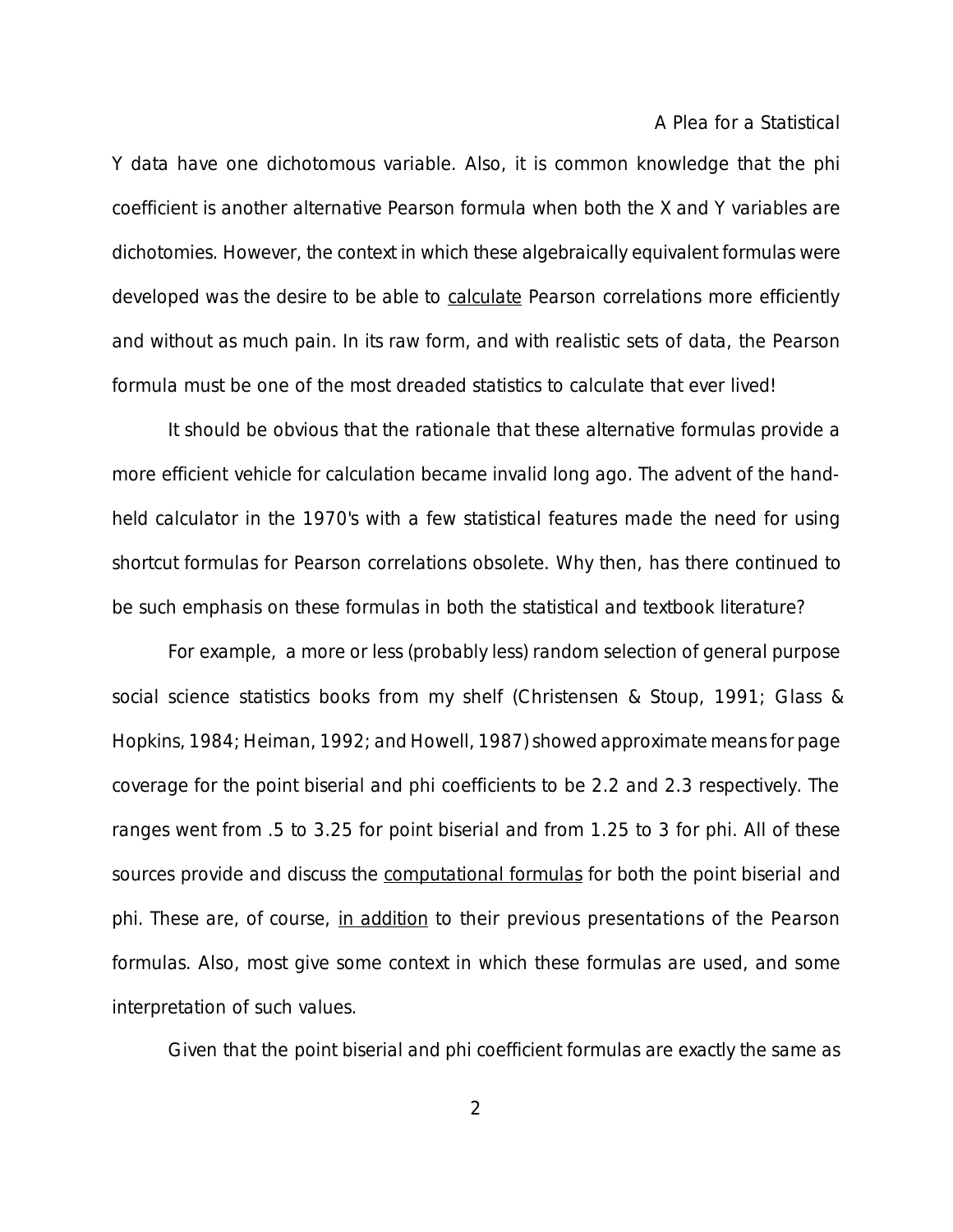the originally presented Pearson formula, and given that they yield the same identical result, would it not make sense to simply indicate that fact? It is perfectly legitimate to mention in a section on Pearson correlation that, at various times, shortcut formulas have been developed when one or both of the X and Y variables are of the dichotomous variety. It would also be correct to point out that there was a time when such calculation simplification was helpful, but with calculators and computers, these formulas no longer serve any pedagogical usefulness. In addition, the more space is devoted to such unnecessary elaborations, the more one is likely to see some misinformation presented. For example, in one case (Christensen and Stoup, 1991), the authors state "Although a point biserial correlation has essentially the same meaning as a Pearson r and, indeed, a Pearson r could have been computed on the same data and given the same result ... (p. 124)". The implication from this statement is that although the point biserial is similar to the Pearson, it still is somehow different. Such statements require students to make discriminations among correlation names and formulas that lead to unnecessary confusions. No wonder it is hard for students to keep things straight! Again, how often do you hear students and faculty say: if I have one continuous variable and one dichotomous variable, do I use the Pearson or the point biserial?

The examples above are taken from correlation analysis. There are many other examples from other areas of statistics and quantitative analysis that represent a similar type of problem. Some procedures that were developed at one point in our statistical history have long outlived their usefulness. We should have the courage to say that they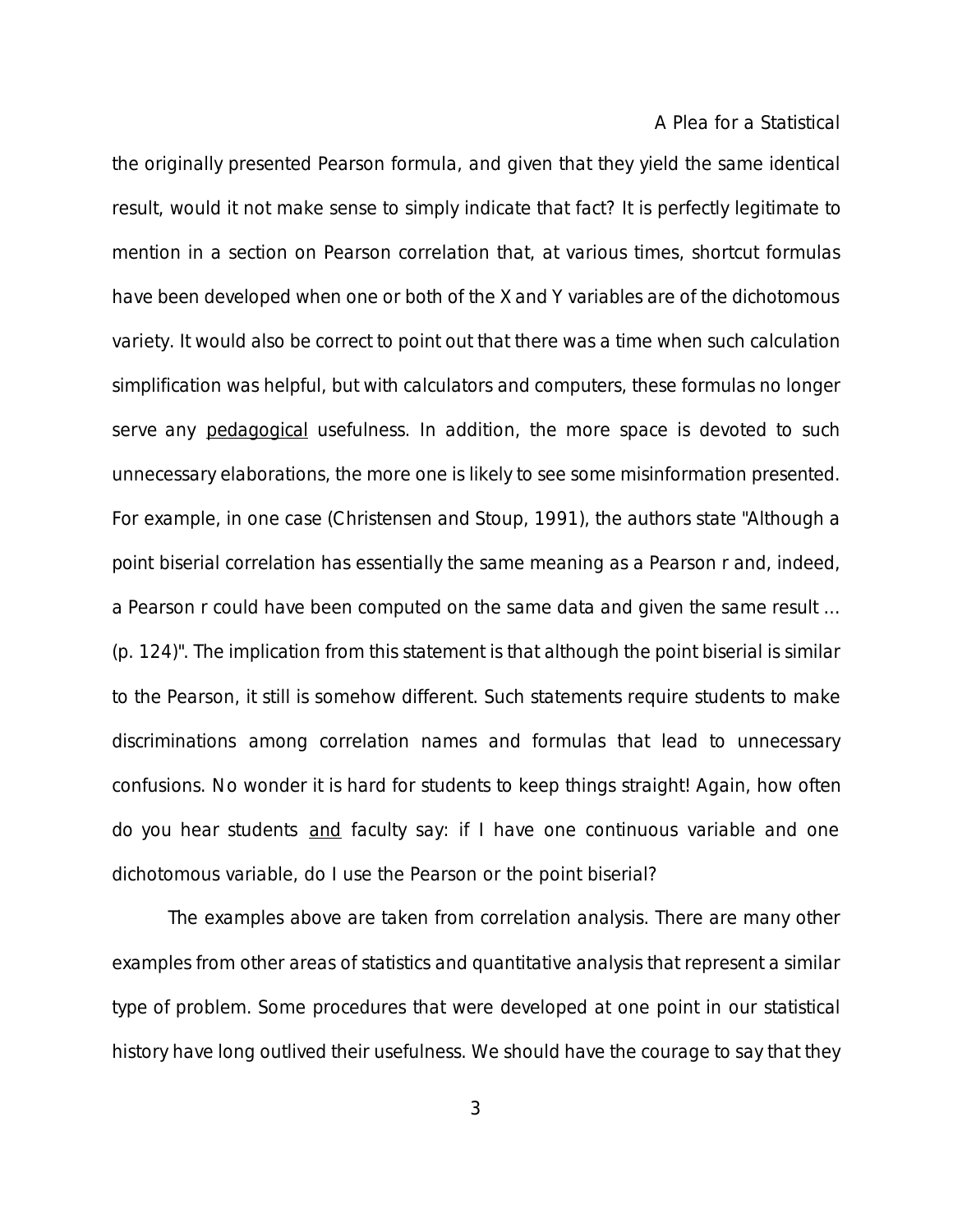have outlived their functionality and remove them from our verbiage and scholarly communications. My plea for a statistical formula reduction act requests that we make a proactive effort to reduce the number of formulas we use so as to reduce confusion in both our instruction and in our analysis reporting activities.